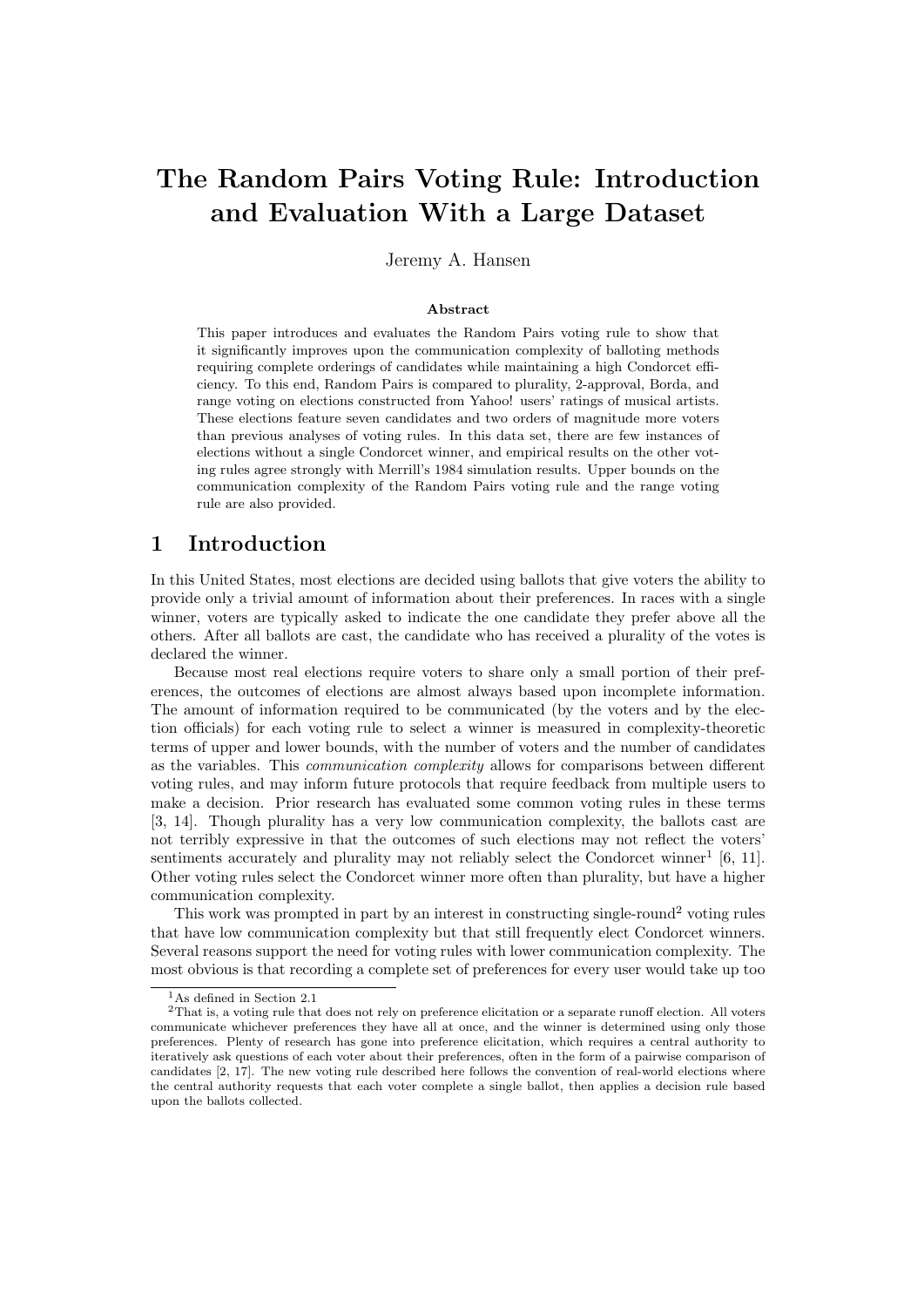| <b>FOR PRESIDENT OF THE UNITED STATES</b><br>Vote for not more than ONE |  |  |  |  |
|-------------------------------------------------------------------------|--|--|--|--|
| ROSS "ROCKY" C. ANDERSON, Justice                                       |  |  |  |  |
| <b>GARY JOHNSON, Libertarian</b>                                        |  |  |  |  |
| PETA LINDSAY, Socialism and Liberation                                  |  |  |  |  |
| <b>BARACK OBAMA, Democratic</b>                                         |  |  |  |  |
| MITT ROMNEY, Republican                                                 |  |  |  |  |

Figure 1: A ballot to elect the President of the United States based on the American state of Vermont's 2012 General Election ballot, in the conventional plurality voting rule.

much space. Second, voters must spend more time than they may be willing to construct these complete rankings, and indeed may not have enough information about the candidates to do so. Last, voters may not want to disclose their complete ranking–an individual could conceivably be identified uniquely if the number of voters is low relative to the number of candidates.

With this in mind, I propose a randomized partial-order voting rule called "Random Pairs" (RP hereafter), which seems to be nearly as expressive as those rules requiring full preference orderings while having a communication complexity not much higher than plurality. While it resembles somewhat the greedy iterative voting procedure in [5], RP requires the user to communicate only once, and with single-bit preferences between two candidates rather than with score-based preferences for individual candidates like range or Borda.

Moving beyond the proposed voting rule, it appears that there is no earlier work evaluating voting rules on elections not derived from synthetic distributions with as many candidates or as many voters as evaluated here. Mattei et al were the first to take a large set of ratings and convert them into three- and four-candidate elections [8], which were then made available online [9]. Their work is extended here to much larger elections both in terms of candidates and of voters.

# 2 Random Pairs

In an election using the plurality rule, each voter chooses a single "best" candidate by marking that candidate on a ballot, like the one shown in Figure 1. Using the RP voting rule, each voter gets a ballot with a predetermined number of random candidate pairs (defined as  $p$ ), like the one shown in Figure 2. These pairs are selected uniformly at random before the election by election officials or the party responsible for tabulating and reporting the results. The voter then indicates which candidate of the pair they prefer more, if they have a preference. Because each ballot is provided with only a subset of the possible pairings, the voter will not have the opportunity to compare all candidates, and two different voters will almost certainly receive two different ballots.<sup>3</sup>

<sup>&</sup>lt;sup>3</sup>I do not evaluate the real-world implications of applying RP to real-world elections. In particular, I envision the challenge of dealing with a voter arriving at a polling place and receiving a ballot that does not contain his or her preferred candidate. I suspect that telling the voter "trust me, the math works out in the end" would do little to console them.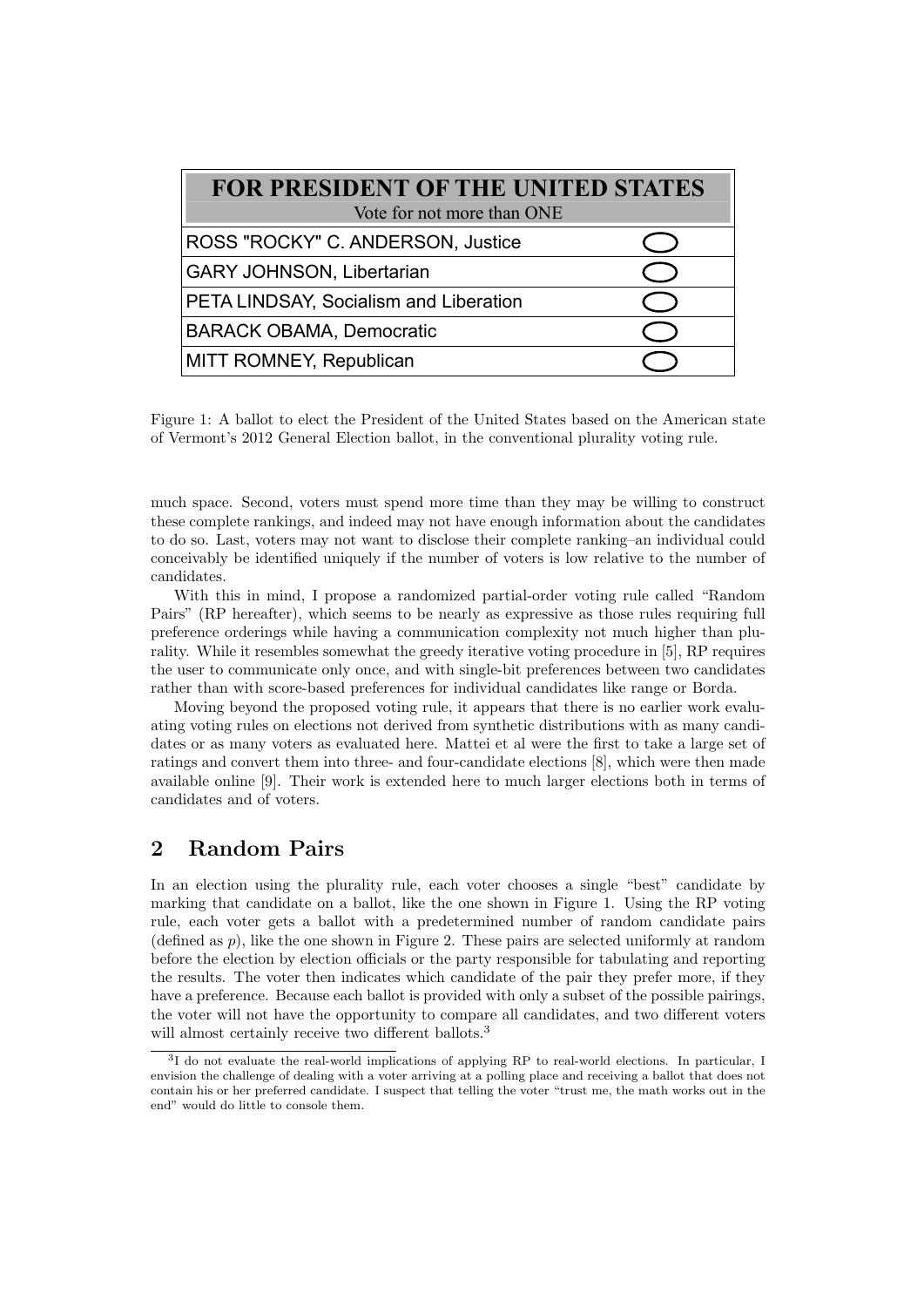| <b>FOR PRESIDENT OF THE UNITED STATES</b>                        |  |                                                                             |  |  |  |
|------------------------------------------------------------------|--|-----------------------------------------------------------------------------|--|--|--|
| In EACH line below, vote for ONE candidate                       |  |                                                                             |  |  |  |
|                                                                  |  | ROSS "ROCKY" C. ANDERSON, Justice OPETA LINDSAY, Socialism and Liberation C |  |  |  |
| PETA LINDSAY, Socialism and Liberation ◯ MITT ROMNEY, Republican |  |                                                                             |  |  |  |
| ROSS "ROCKY" C. ANDERSON, Justice C GARY JOHNSON, Libertarian    |  |                                                                             |  |  |  |
| BARACK OBAMA, Democratic                                         |  | ROSS "ROCKY" C. ANDERSON, Justice C                                         |  |  |  |
| GARY JOHNSON, Libertarian                                        |  | <b>BARACK OBAMA, Democratic</b>                                             |  |  |  |

Figure 2: A ballot to elect the President of the United States, using the Random Pairs voting rule with five pairs.

In order to fully express a voter's preferences and let them weigh in on every pair of candidates, an RP ballot would need to have  $p = \binom{\alpha}{2}$  entries, where  $\alpha$  is the number of candidates. With p as low as  $\alpha - 1$ , a full linear order could be recovered, though it would be unlikely that the voter would receive the exact pairs necessary. In order to drive down the communications complexity further still, this work fixes p to  $\lceil \log_2 \alpha \rceil$ . Even with this extremely low  $p$ , the results below show that RP still selects the Condorcet winner more often than the other voting rules.

The drawback to the RP rule is that it can violate the Pareto and unanimity conditions [15]. Pareto requires that a voting rule must not select a winner when some other candidate is preferred over it by every voter. Unanimity requires that a voting rule must select as a winner the candidate strictly that is preferred to all other candidates by every individual voter, respectively. I assert without proof that these violations of Pareto and unanimity occur with very low probability when voters are presented with too few ballots containing the unanimously-preferred candidate than, say, the second-most-preferred candidate. This probability decreases as the number of voters increases.

### 2.1 Definitions

A is defined as the set of all candidates and N as the set of voters with  $|N| = n$  and  $|A| = \alpha$ .

**Definition 1.** The *plurality* voting rule allows each voter to vote for no more than a single candidate. After all ballots are cast, the candidate who receives the most total votes is chosen as the winner.

Definition 2. The 2-approval voting rule allows each voter to vote for up to two candidates. After all ballots are cast, the candidate who receives the most total votes is chosen as the winner.

Definition 3. The Borda voting rule method asks voters to construct a strict linear ordering of the candidates and assign each one points such that the most-desirable candidate receives  $\alpha - 1$  points, the second-most-desirable candidate receives  $\alpha - 2$  points, and so on, until the least-desirable candidate receives zero points. After all ballots are cast, the candidate with the most total points is chosen as the winner.

**Definition 4.** The range balloting method asks voters to provide a numeric score in a range between zero and some constant r. Candidates receiving a score of zero are the least desirable and those receiving a score of  $r$  are the most desirable. It is possible for all candidates to receive duplicate (tie) scores. After all ballots are cast, the candidate with the highest aggregate score is chosen as the winner.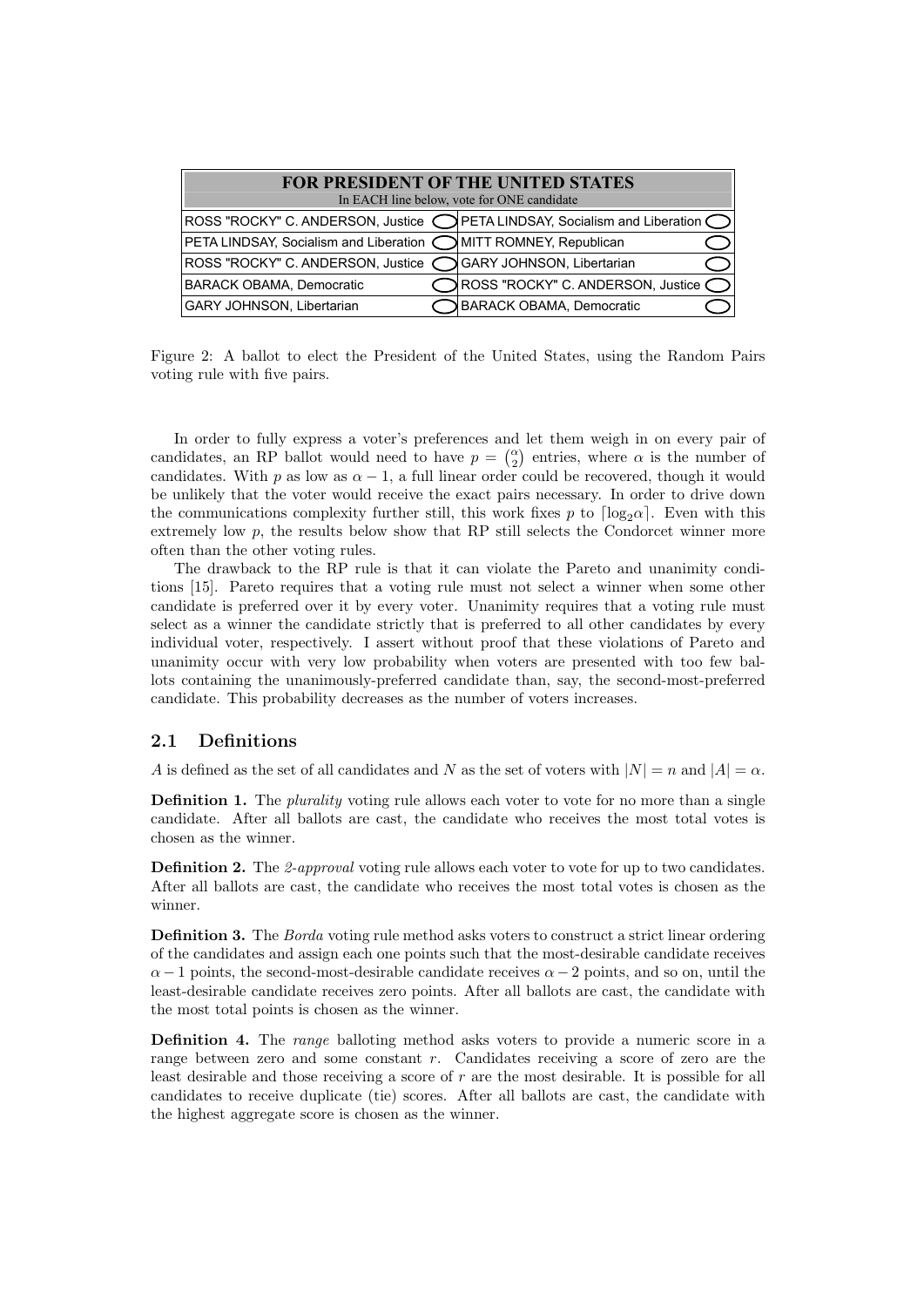**Definition 5.** For every pair of candidates i and j such that i,  $j \in A$ , the Condorcet voting rule compares the number of voters that prefer  $i$  over  $j$  to the number of voters who prefer j over i. There is a winner (the *Condorcet winner*) only if one candidate beats every other candidate in such pairwise match-ups.

Definition 6. The *Copeland* voting rule resembles the Condorcet rule, but selects as the winner the candidate with the best record in pairwise matchups, calculated as the number of pairwise wins minus the number of pairwise losses.

**Definition 7.** The Random Pairs voting rule<sup>4</sup> presents each voter a ballot constructed by selecting p pairs of candidates  $i_k$  and  $j_k$  uniformly at random such that  $i_k \neq j_k$  and  $i_k, j_k \in A \forall k \in \{0, 1, \ldots, p-1\}.$  The voter casts a vote for at most one candidate in each pair. RP selects as the winner the candidate with the best record in such pairwise matchups, calculated as the number of pairwise wins minus the number of pairwise losses. As  $p$  grows, RP converges to the Copeland rule.

In this work, voters always cast a vote for one candidate for the plurality voting rule and for two candidates in 2-approval. That is, there is no abstention. In the event that more than one winner is selected by any voting rule, ties are broken by selecting at random one of the tied winning candidates as the single winner.

# 3 Communication Complexity

Conitzer and Sandholm established upper and lower bounds for a number of common voting rules [3], including many of those currently under consideration. While the definitions above do not include quite the same formulations of the various rules as Conitzer and Sandholm, the proofs below follow their lead.

**Theorem 1.** The deterministic communication complexity of the 2-approval rule has an upper bound of  $O(n \log \alpha)$ .

Proof. Much like plurality, each voter must communicate a vote for some candidate with loga bits. Because there are two votes per voter, each voter must communicate  $2 \cdot \log \alpha$  bits, for a total of  $2n \cdot \log \alpha$ , or  $O(n \log \alpha)$ .  $\Box$ 

**Theorem 2.** The deterministic communication complexity of the range rule has an upper bound of  $O(n\alpha)$ .

*Proof.* Providing a rating between zero and some constant  $r$  requires log  $r$  bits per candidate. For all voters to provide a rating for each candidate requires the communication of  $n\alpha$  log r bits, but since r is a constant and does not grow with the number of candidates or voters, the communication complexity is  $O(n\alpha)$ .  $\Box$ 

**Theorem 3.** The nondeterministic communication complexity of the RP rule is  $O(n(\log \alpha)^2)$ .

Proof. Because each voter's ballot is generated at random, the election official producing the ballot must first communicate the ballot to each voter. To communicate one pair requires 2·log  $\alpha$  bits, so to communicate p pairs to each of n voters requires  $2np$ ·log  $\alpha$  bits, or an upper bound of  $O(np \log \alpha)$ . Each voter then indicates a preferred candidate for each of  $\log$  $\alpha$  random pairs of candidates. This requires log α bits per user, for a total of  $O(n \log \alpha)$ .

The complexity of communicating the ballots to the voters dominates the complexity of the voters returning their ballots. When p is set to log  $\alpha$  (as suggested earlier), the complexity of the RP rule is  $O(n(\log \alpha)^2)$ .  $\Box$ 

<sup>4</sup>As one reviewer noted, RP could be reasonably referred to as "approximate Copeland".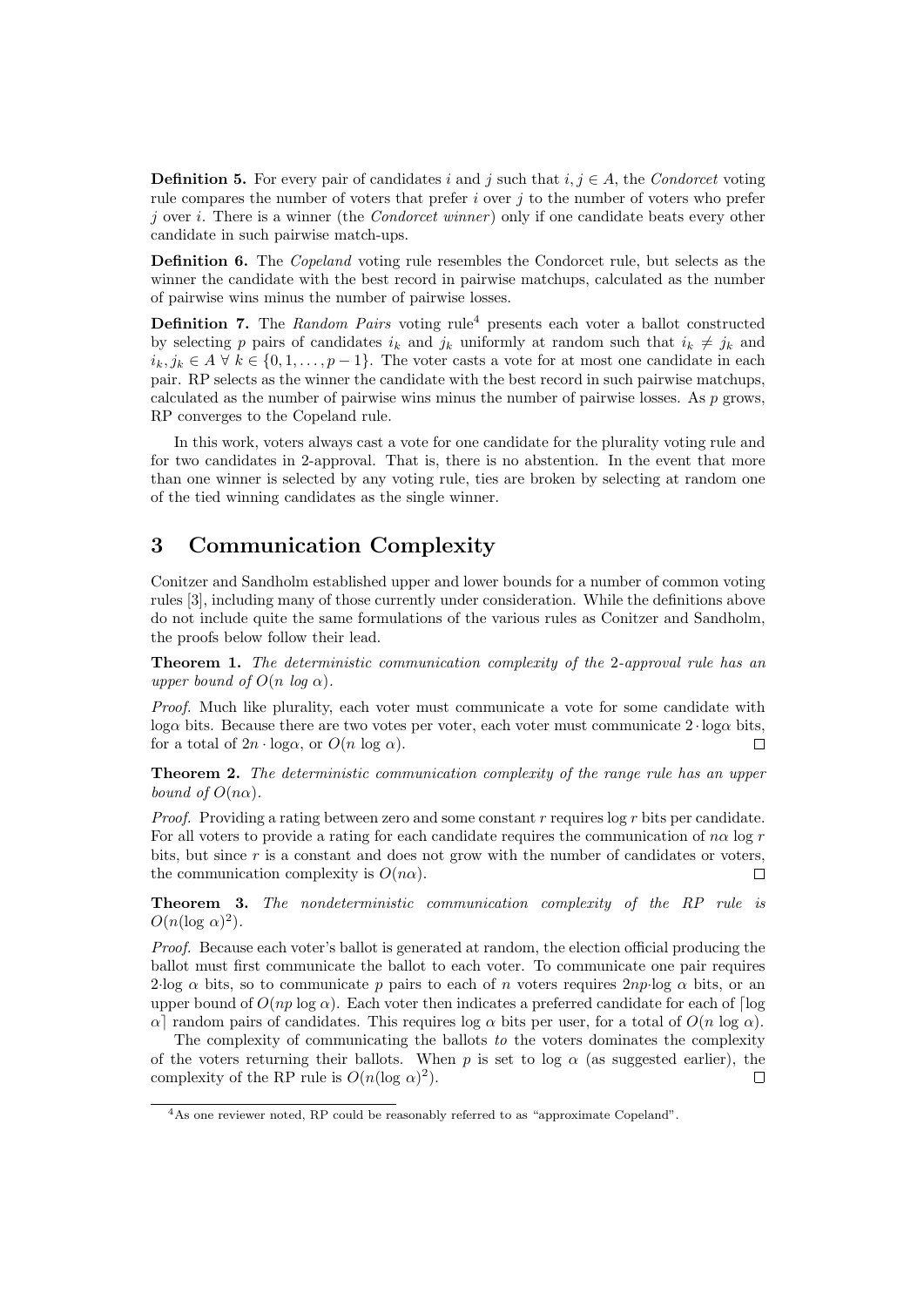| <b>Voting Rule</b>  | Upper Bound                           |
|---------------------|---------------------------------------|
| Plurality           | $O(n \log \alpha)^*$                  |
| 2-approval          | $O(n \log \alpha)$                    |
| <b>Random Pairs</b> | $O(n(\log \alpha)^2)$                 |
| Range               | $O(n\alpha)$                          |
| Borda               | $\overline{O(n\alpha \log \alpha)^*}$ |

Table 1: Communication complexities of the voting rules under consideration where the number of voters is n, the number of candidate is  $\alpha$ , and  $p = \log \alpha$ . The complexities indicated with an asterisk are from [3].

# 4 Election Data & Results

In order to concretely compare the voting rules, I considered using synthetic data of the same type as Merrill [10], but elected instead to follow in the footsteps of Mattei et al [8] by constructing elections from existing real-world preference data. Because the RP voting rule provides less of a benefit in races with few candidates,<sup>5</sup> the three- and four-candidate elections derived from the Netflix prize data are unsuitable. I instead used Yahoo's collection of musical artist ratings [18] to construct seven-candidate elections.

#### 4.1 The Data

The Yahoo! Webscope R1 data set provides 11,557,943 ratings from 1,948,882 anonymized users across 98,211 artists sampled over a 30-day period [18]. The provided ratings range from 0 to 100 (inclusive) with the rating 255 as a special case meaning "never play again".<sup>7</sup> The users have an incentive to submit accurate ratings, since, like the Netflix data, accurate ratings result in better future music recommendations. As it is clearly infeasible to exhaustively compute all possible seven-candidate elections,<sup>8</sup> I opted to use some shortcuts to produce usable data. What follows is the rough sequence that led to the final data set.

I began in a similar way as in [7] by selecting three sets of 2000 non-overlapping artists with at least 350 ratings each. For each of these three sets, I then enumerated all collections of three artists that had at least 350 users rating all three of them. Statistical results of this enumeration of the three samples are shown in Table 2. The first sample produced 102,850,561 three-candidate elections, the second produced 90,992,753 elections, and the third produced 79,639,473 elections.

Despite having ten times fewer ratings, four times as many users, and more than five times as many items to rate as the Netflix data set, there was a much greater overlap of user ratings in this data set, as demonstrated by the number of three-candidate elections that were generated. There was so much overlap that extending the 100 million triples to five-artist tuples with more than 350 shared ratings from just the first of the sets of triples would have produced on the order of  $10^{10}$  elections, required more than a terabyte of disk space, and taken more than a year of computation. Admittedly, parallelizing the search and

<sup>&</sup>lt;sup>5</sup>When there are three candidates, there are three possible pairings. In the analysis below, the  $p$  pairs presented to each voter are selected with replacement, which allows a ballot to have multiple instances of the same matchup.<sup>6</sup> Using the previously-mentioned formula,  $p$  is set to 2 and the user returns  $2/3$  of a full ordering. With seven candidates, there are 21 possible pairings and  $p = \lceil \log_2 7 \rceil = 3$ , which allows the user to communicate just 1/7 of his or her preferences. That small of a proportion seems suitable to demonstrate that collecting just a few partial preferences from many voters is enough to show the effectiveness of the rule.

<sup>7</sup>For the purposes of this analysis, ratings of 255 are interpreted as ratings of 0.

<sup>&</sup>lt;sup>8</sup>This would require checking approximately  $10^{31}$  7-tuples.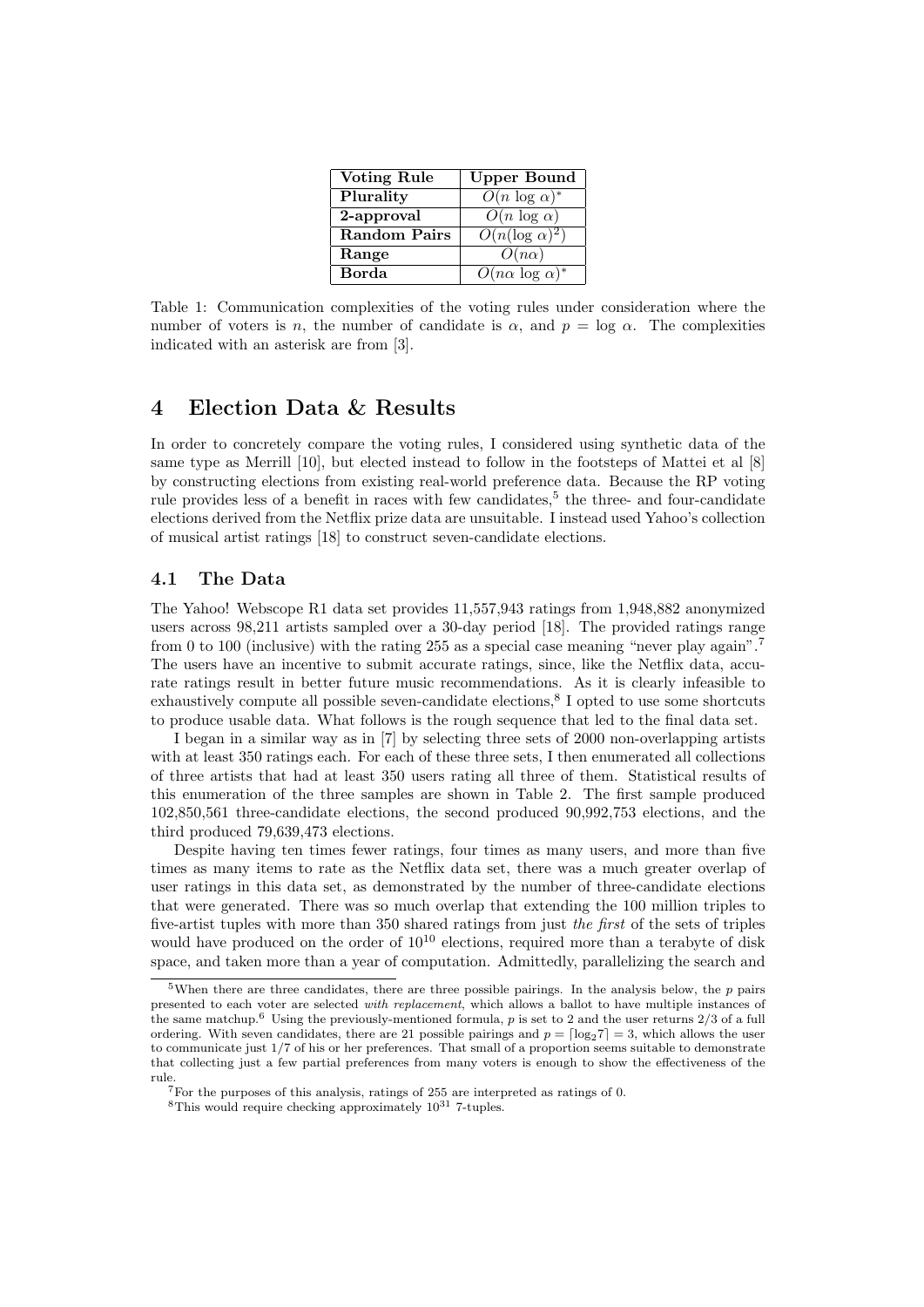| Sample $#$ | Min | 1st Q | Median | Mean  | 3rd Q | Max     |
|------------|-----|-------|--------|-------|-------|---------|
|            | 350 | 418   | 531    | 798.7 | 783   | 102.700 |
|            | 350 | 412   | 513    | 736.7 | 733   | 162.000 |
|            | 350 | 408   | 503    | 688.3 | 702   | 94.400  |

Table 2: Statistical properties of the number of voters in three-candidate elections produced by the three samples of 2000 artists.

| Sample                                                                                                            |  | Min   1st Q   Median   Mean   3rd Q   Max |  |  |
|-------------------------------------------------------------------------------------------------------------------|--|-------------------------------------------|--|--|
| 7-candidate, $60K + \text{ voters} \mid 60,000 \mid 61,930 \mid 65,080 \mid 67,610 \mid 71,070 \mid 118,600 \mid$ |  |                                           |  |  |

Table 3: Statistical properties of the of the number of voters in seven-candidate elections with more than 60,000 voters produced by sampling the 500 artists with the most ratings.

providing enough disk space could make this feasible, but extending the 5-tuples to all sixand seven-artist tuples would definitely be infeasible.

After concluding that the initial approach would produce too large a search space, I chose from the original data the 500 artists with the most ratings and calculated all the triples that had more than 10,000 shared ratings. This produced nearly 8 million triples. After several tests of various thresholds based on time and space constraints, I settled on enumerating all 7-artist tuples that shared at least 60,000 ratings. That allowed me to produce and evaluate 61,566 elections of 7 candidates, each of which has at least 60,000 voters, in a reasonable amount of time and disk space. Descriptive statistics for this final data set are provided in Table 3.

Even with a range of possible values from 0 to 100, users' reviews featured many identical ratings, with nearly 30% of the total ratings as zeroes, about 24% as 90, and about 12% as 100. This produces many ties within the constructed ballots. These ties were broken in the Netflix data by simply selecting the lowest internal identifier [8].<sup>9</sup> In three-candidate races like those constructed from the Netflix data set, this approach may have been feasible, but with more candidates and many more voters in elections, this approach skews the election results so much that during the initial test runs, the plurality winner almost always selected the candidate with the lowest internal identifier. Instead, ties are broken between identicallyrated artists randomly, so that every artist with an equally-high rating has an equal chance of winning.<sup>10</sup> Ties in the final tally of votes (or score) in plurality, 2-approval, Borda, range, and RP elections were also broken randomly.

#### 4.2 Condorcet Efficiency

The Condorcet winner in a single-winner election is the candidate that would defeat every other candidate in pairwise elections [1]. Given a complete preference ordering for each voter, this winner is typically considered the best alternative. However, many balloting methods do not collect a complete preference ordering, and therefore might not select as a winner the Condorcet winner.<sup>11</sup> For such methods, a measurement of their effectiveness with wide appeal is *Condorcet efficiency* [11].

The Condorcet efficiency of some voting rule is the fraction of elections where the rule

<sup>&</sup>lt;sup>9</sup>In the Netflix set, this is a unique numeric identifier given to each movie. In the Yahoo set, this is a unique identifier given to each artist.

 $10$ Practically speaking. I shuffled the order of the artists on every user's ballot.

<sup>&</sup>lt;sup>11</sup>Put another way, these voting rules are not *Condorcet consistent*.[12]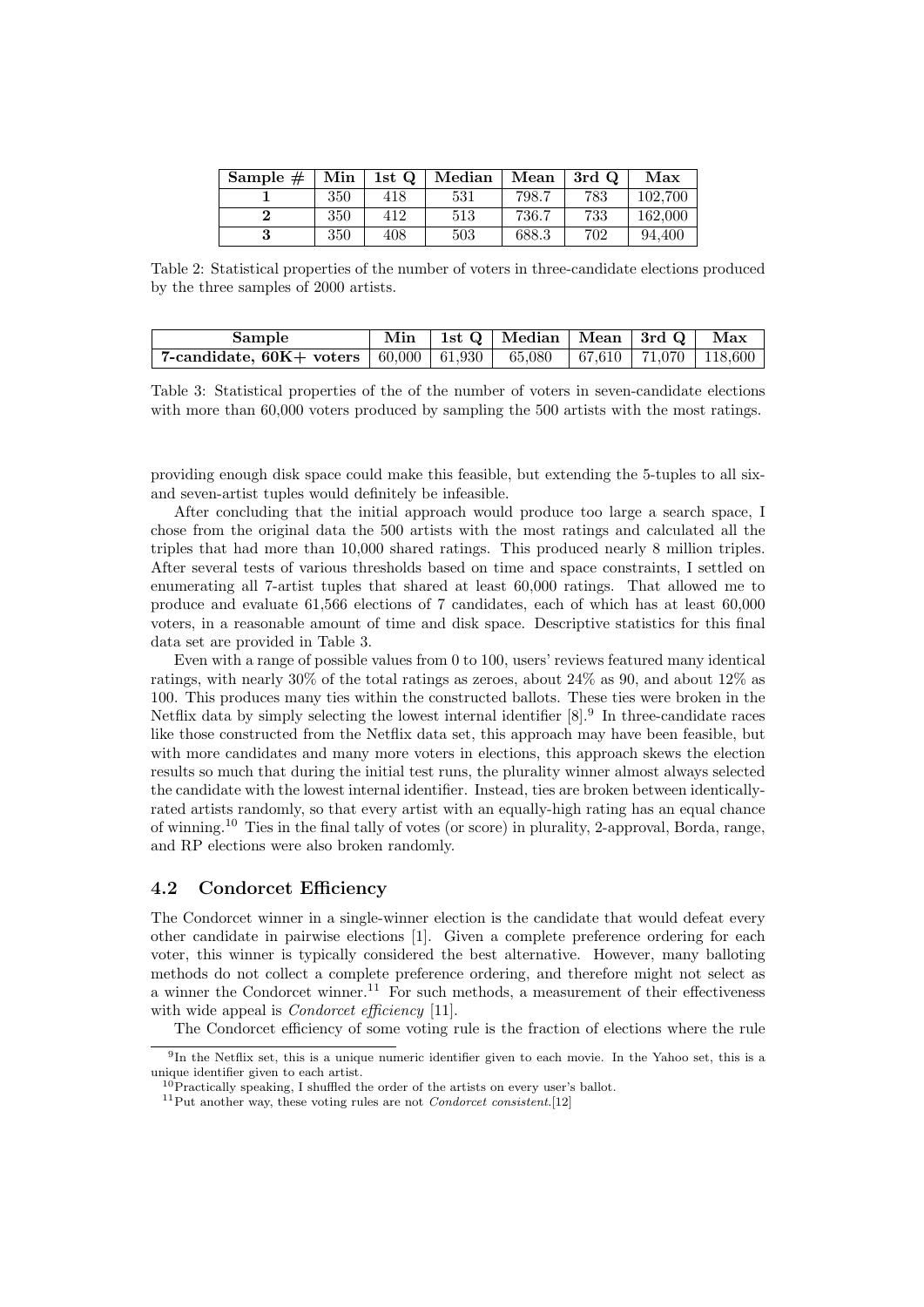| Rule         | CE, $n > 60K$ | CE, $n > 70K$ | CE, $n \geq 80K$ | $CE$ , Merrill [11] |
|--------------|---------------|---------------|------------------|---------------------|
| Plurality    | 0.606         | 0.575         | 0.600            | 0.520               |
| 2-Approval   | 0.712         | 0.680         | 0.676            | $0.637^{12}$        |
| Range        | 0.774         | 0.812         | 0.810            | N / A               |
| Borda        | 0.815         | 0.772         | 0.777            | 0.853               |
| Random Pairs | 0.954         | 0.954         | 0.951            |                     |

Table 4: Condorcet efficiencies (CE) of several voting rules. 61,566 elections were evaluated, each with seven candidates and a minimum of 60,000 voters. Of these elections, 70 did not have a Condorcet winner. Of the remaining 61,496, the above indicates the percentage of elections that the indicated voting rule selected the Condorcet winner. The second and third columns indicate the Condorcet efficiency of each voting rule when only the elections with the given minimum number of voters  $($ >70,000, and >80,000, respectively) are considered.

selects a winner that is also the Condorcet winner. When there is no single Condorcet winner, the election is not considered in the calculation of Condorcet efficiency. In the case of the 61,566 elections conducted, there were only 70 elections without single Condorcet winners, which accounts for a paltry 0.11% of all ballots.

Unlike in  $[8]$ , strict orders are not enforced, and ties are not broken when computing a voter's contribution to the pairwise tallies leading to the selection of the Condorcet winner. As noted previously, this is in part due to the number of ties found in user ratings in this data set. The results here show the various voting rules agreeing far less often than in previous studies that constructed elections from real-world data. Table 4 shows the Condorcet efficiency of each voting rule across all the elections.

It is striking how closely the empirical results match Merrill's "random society"<sup>13</sup> results with seven candidates [11]: Plurality is 8.6% higher, Approval is 7.5% higher, and Borda is 3.8% lower than the Condorcet efficiencies found in the synthetic elections.<sup>14</sup> One major difference, though, is how few elections (0.11%) derived from the Yahoo! data had no Condorcet winners, when "random society" elections of seven candidates have no Condorcet winner 35.7% of the time. When the elections that have fewer than 70,000 voters are removed, the Condorcet efficiencies change slightly, but are otherwise fairly stable. The same holds true when the elections with fewer than 80,000 voters are removed. The only minor result from looking at different numbers of voters is that RP's Condorcet efficiency is much more stable than the others regardless of the number of voters. Though additional simulations with different numbers of candidates and voters would provide a clearer view of its performance, these initial results are encouraging. It is clear, though, that the RP rule performs significantly better than all of the others tested, even with its lower communication complexity.

<sup>12</sup>Admittedly, Merrill uses a slightly different formulation, while voters in this analysis are required to cast exactly two votes.

 $13$ In these synthetic elections, each voter has a *utility* for each candidate that indicates how strongly a he or she prefers each candidate. In a random society, these utilities are selected uniformly (and independently) at random within some interval. Because all preference orders are therefore equally likely, random societies are also impartial cultures[4].

<sup>14</sup>A reviewer noted that this result seems to conflict with the findings in [16], which find that impartial cultures are a worst-case scenario, and any alternative should provide a higher Condorcet efficiency. Aside from the reviewer's suggestion that it could be due to the high number of ties, there are no obvious explanations at present.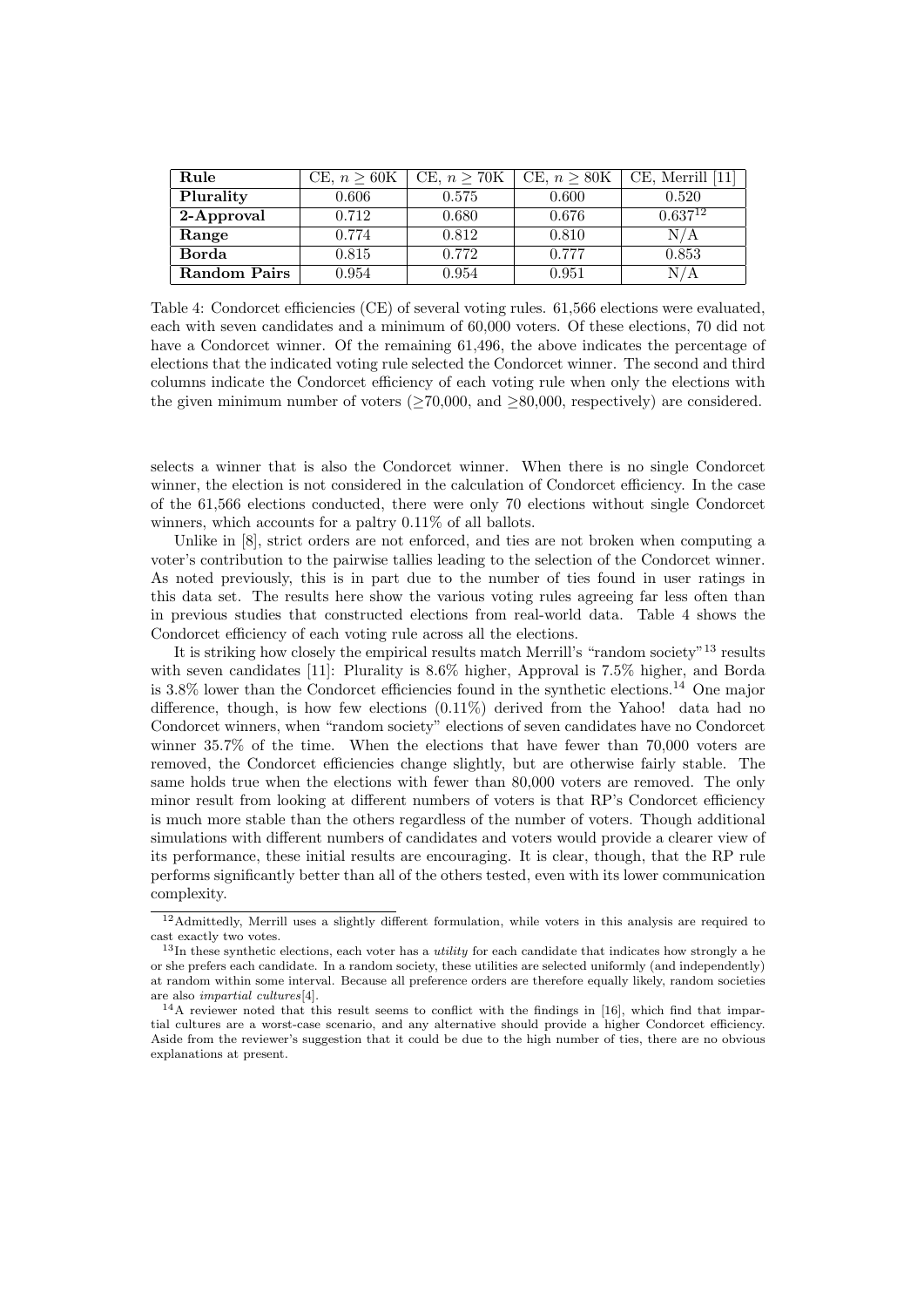# 5 Conclusions & Future Directions

### 5.1 The RP Voting Rule

In the elections constructed from the Yahoo! artist data, the RP voting rule selects the Condorcet winner more often than any of the others, and its Condorcet efficiency remains fairly stable across some variations in the number of voters. In addition to beating all the other voting rules in terms of Condorcet efficiency, RP also is slightly worst than than the two best rules in terms of communication complexity.

Several future directions are immediately evident. The seven-candidate elections with many voters offer a glimpse into the performance of RP, but it is likely that the measured performance will change when there are (a) fewer voters, (b) different numbers of candidates, and  $(c)$  other values of  $p$ . Intuitively, RP should perform worse with fewer voters due to its reliance on probability and the law of large numbers. Perhaps 95% is the Condorcet efficiency to which it converges given the current values of p and  $\alpha$ .<sup>15</sup> With more candidates, RP should perform worse, too.<sup>16</sup> And finally, increasing  $p$  should, by virtue of providing a more complete picture of every user's preferences, increase the Condorcet efficiency at the expense of also increasing the communication complexity. By fixing all other parameters, this approach could allow some measurement of the tradeoffs between the two.

Because of its inherent randomness, the RP rule intuitively seems like it should be resistant to strategic voting, and determining if this is indeed the case seems worthwhile. Re-running the elections and determining how often the Condorcet loser [13] is elected by RP (and the other voting rules, for that matter) could also provide supporting evidence for RP's usefulness.

Finally, one reviewer noted that it may also be the case that generating the pairs uniformly at random (as previously discussed) is not the best method to produce ballots that are most likely to result in the selection of the Condorcet winner. It might be better to "cover" as many candidates as possible given the  $p$  pairs that are to be generated, and avoid duplicating information that could be inferred from previously-generated pairs.

#### 5.2 The Constructed Elections

The elections constructed for testing the voting rules feature more candidates and more than two orders of magnitude more voters than similar analyses. These elections produce Condorcet efficiency results for several common voting rules that very closely match the results generated by Merrill's "random society" synthetic model. However, the prevalence of ties in the data set could be affecting the usefulness of the results. A reasonable next step to evaluate how large an effect the ties had would be to eliminate all voters that had any ties at all, and re-evaluate the elections with only those voters that had distinct ratings for each of the seven candidates.

Next steps with the election data include converting it to PrefLib's "Orders with Ties, Complete List" format [9] and making it available to the community at large, since these elections may be useful to other researchers. I also hope to construct elections with more candidates by extending the existing 7-candidate tuples. Producing 10-candidate elections would allow comparison with the Condorcet efficiency of Merrill's largest simulated elections. Similarly, smaller elections (in terms of voters or candidates) may easily be constructed by sampling the election data produced here. It also remains to be seen whether the Condorcet

<sup>15</sup>A reviewer offers the alternative explanation that perhaps the remaining 5% of races illustrate the case when first- and second-place candidates are nearly tied and sampling such a small portion of the voters may not select the Condorcet winner reliably enough.

<sup>16</sup>This would certainly follow the patterns of Condorcet efficiency as the number of candidates increases shown in [10].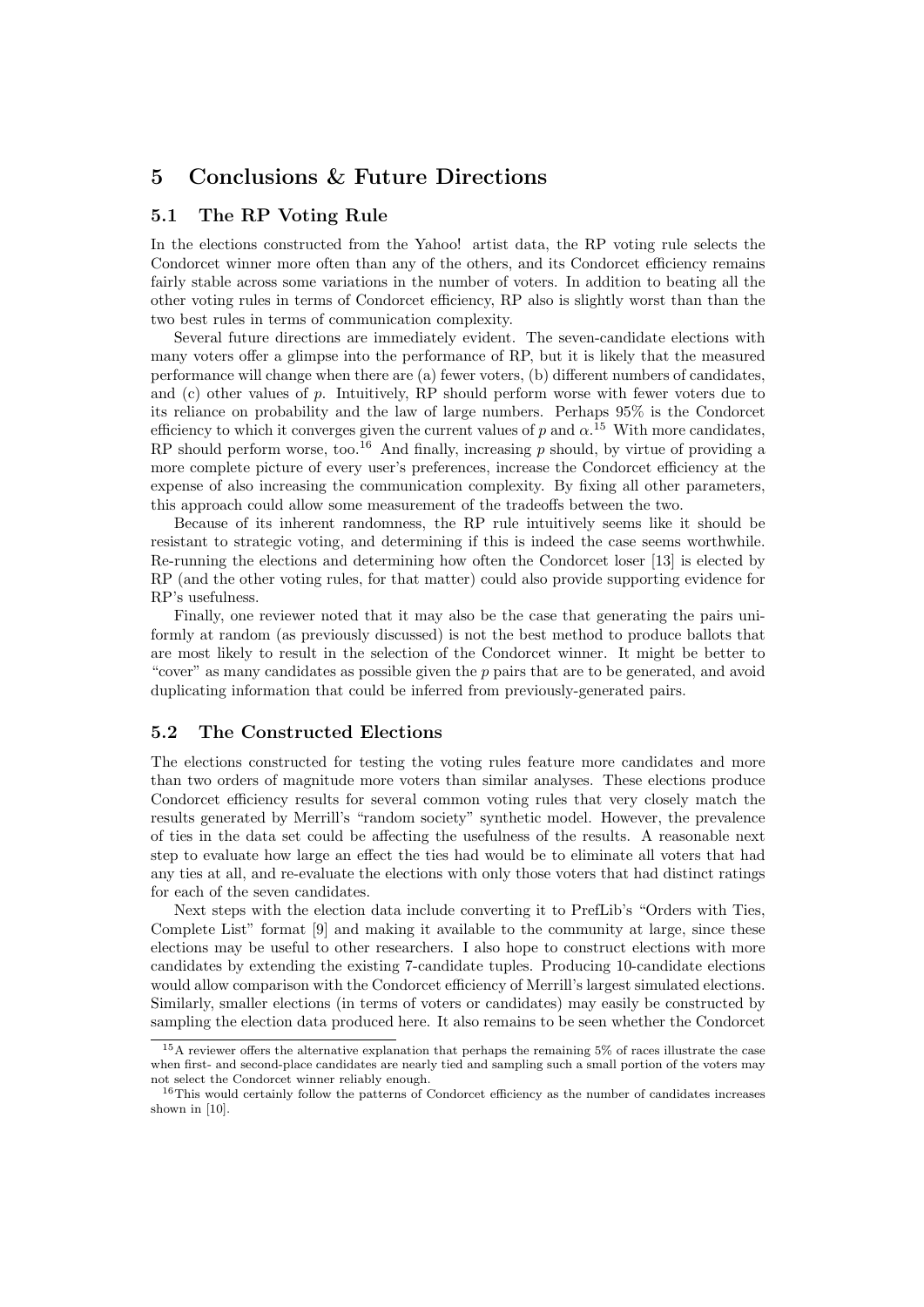efficiencies of other voting rules measured by Merrill (Runoff, Hare/IRV, and Coombs) match between the synthetic data and the Yahoo! data.

Given that the users' original artist ratings are readily available and can be used directly as utilities, this analysis can be extended to compare voting rules' social utility efficiencies [11] and related efficiency measurements using non-synthetic election data.

#### 5.3 Acknowledgments

Many thanks to Yahoo! for providing the music review data and to the anonymous reviewers for incredibly detailed reviews that definitely helped this become a better paper.

### References

- [1] Brams, S.J., Fishburn, P.C.: Chapter 4 voting procedures. In: A.K.S. Kenneth J. Arrow, K. Suzumura (eds.) Handbook of Social Choice and Welfare, Handbook of Social Choice and Welfare, vol. 1, pp.  $173 - 236$ . Elsevier  $(2002)$
- [2] Conitzer, V., Sandholm, T.: Vote elicitation: complexity and strategy-proofness. In: Proceedings of the 18th National Conference on AI, pp. 392–397. AAAI Press (2002)
- [3] Conitzer, V., Sandholm, T.: Communication complexity of common voting rules. In: Proceedings of the 6th ACM conference on Electronic commerce, pp. 78–87. ACM (2005)
- [4] Fishburn, P.C., Gehrlein, W.V.: An analysis of simple two-stage voting systems. Behavioral Science 21(1), 1–12 (1976)
- [5] Kalech, M., Kraus, S., Kaminka, G.A., Goldman, C.V.: Practical voting rules with partial information. Autonomous Agents and Multi-Agent Systems 22(1), 151–182 (2011)
- [6] Laslier, J.F.: And the loser is...plurality voting. In: Electoral systems, pp. 327–351. Springer (2012)
- [7] Mattei, N.: Empirical evaluation of voting rules with strictly ordered preference data. In: Proceedings of the Second International Conference on Algorithmic Decision Theory, pp. 165–177. Springer-Verlag (2011)
- [8] Mattei, N., Forshee, J., Goldsmith, J.: An empirical study of voting rules and manipulation with large datasets. Proceedings of COMSOC (2012)
- [9] Mattei, N., Walsh, T.: Preflib: A library for preferences. In: Proceedings of the Third International Conference on Algorithmic Decision Theory, pp. 259–270. Springer-Verlag (2013)
- [10] Merrill, S.: Making multicandidate elections more democratic. Princeton University Press Princeton, NJ (1988)
- [11] Merrill III, S.: A comparison of efficiency of multicandidate electoral systems. American Journal of Political Science pp. 23–48 (1984)
- [12] Nurmi, H.: Voting procedures: a summary analysis. British Journal of Political Science 13(02), 181–208 (1983)